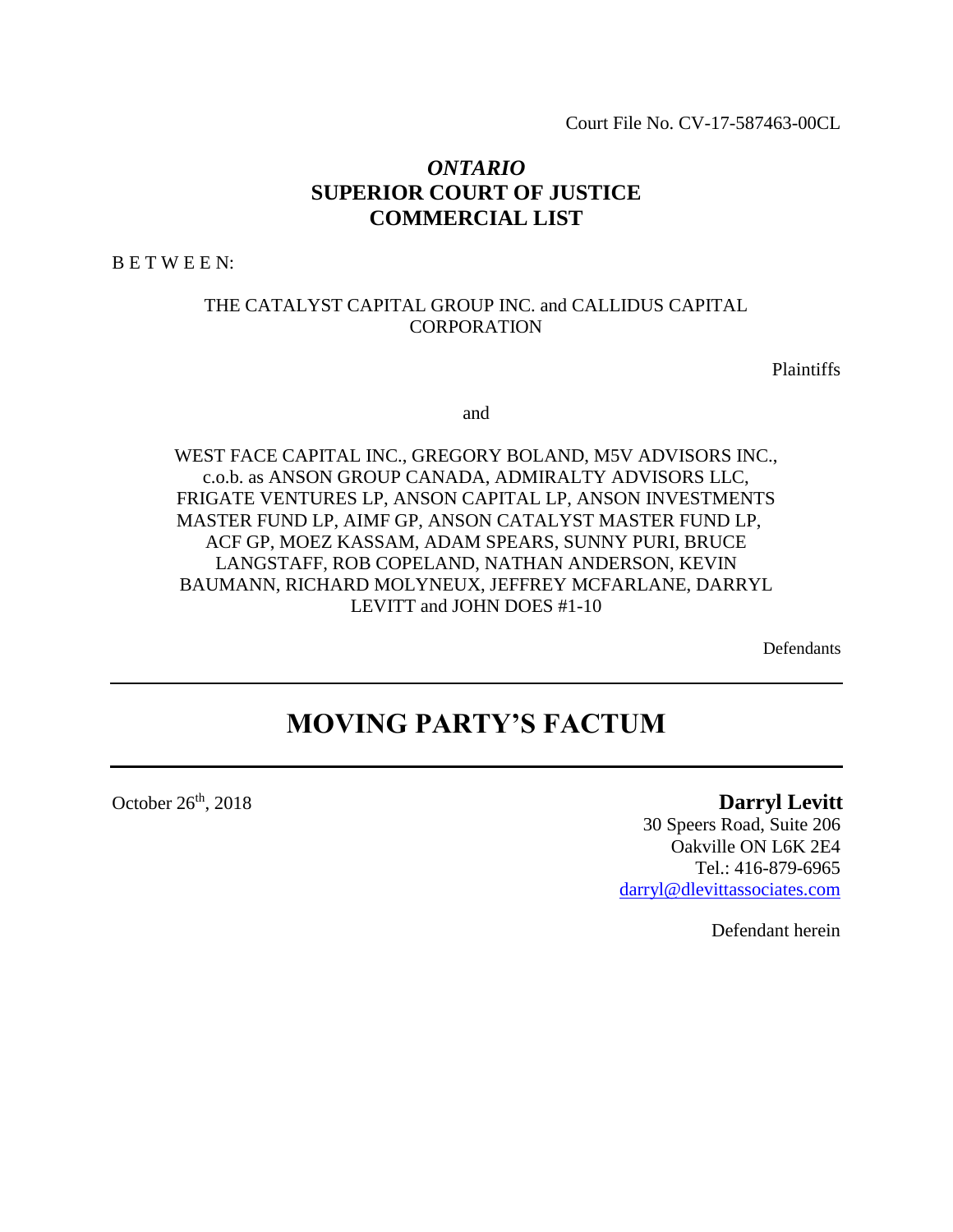### TO: **MOORE BARRISTERS**

Barristers & Solicitors 393 University Avenue, Suite 1600 Toronto, Ontario M5G 1E6

David C. Moore (LSUC# 16996) *[david@moorebarristers.ca](mailto:david@moorebarristers.ca)* Tel: 416-581-1818 ext. 222 Fax: 416-581-1279

Lawyers for the plaintiffs

### AND TO: **DAVIES WARD PHILLIPS & VINEBERG LLP**

Barristers and Solicitors 40th Floor - 155 Wellington Street West Toronto, Ontario M5V 3J7

Matthew Milne-Smith *[mmilne-smith@dwpv.com](mailto:mmilne-smith@dwpv.com)* Tel: 416-863-5595 Fax: 416-863-0871

Lawyers for the defendants, West Face Capital Inc. and Gregory Boland

#### AND TO: **TORYS LLP**

Barristers and Solicitors 79 Wellington Street West Suite 3000 Box 270, TD South Tower Toronto, Ontario M5K 1N2

Andrew Bernstein Tel: 416-865-7678 Fax: 416-865-7380 *[abernstein@torys.com](mailto:abernstein@torys.com)* Linda M. Plumpton Tel: 416-865-8193 Fax: 416-865-7380 *[lplumpton@torys.com](mailto:lplumpton@torys.com)*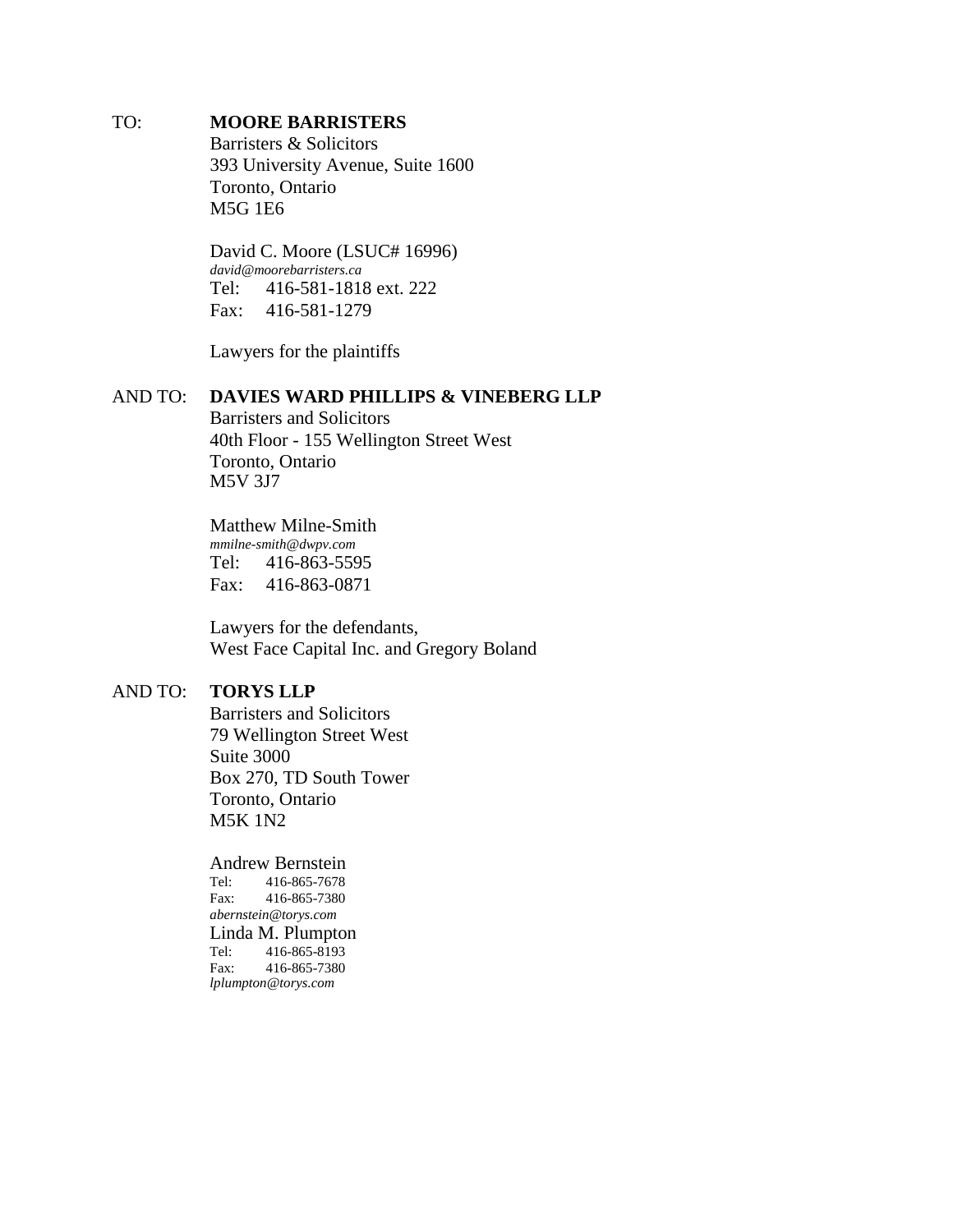Lawyers for the defendants,

M5V Advisors Inc., c.o.b. as ANSON GROUP CANADA, Admiralty Advisors LLC, Frigate Ventures LP, Anson Capital LP, Anson Investments Master Fund LP, AIMF GP, Anson Catalyst Master Fund LP, ACF GP, Moez Kassam, Adam Spears and Sunny Puri

## AND TO: **MILBURN & ASSOCIATES**

Barristers & Solicitors 20 Toronto Street Suite 860 Toronto, Ontario M5C 2B8

A. Jane Milburn<br>Tel: 647-728-808 Tel: 647-728-8081<br>Fax: 647-689-2983 Fax: 647-689-2983 *[jmilburn@milburnlaw.ca](mailto:jmilburn@milburnlaw.ca)*

Lawyers for the defendant, Bruce Langstaff

## AND TO: **ST. LAWRENCE BARRISTERS LLP**

144 King Street East Toronto, Ontario M5C 1G8

## Phil Tunley

*[phil.tunley@stlbarristers.ca](mailto:phil.tunley@stlbarristers.ca)* Tel: 647-245-8282 Fax: 647-245-8285

Lawyers for the defendant, Rob Copeland

### AND TO: **NATHAN ANDERSON**

c/o ClaritySpring Inc. 545 5th Avenue 8th Floor New York, New York 10017

Defendant

#### AND TO: **JEFFREY MCFARLANE**

Defendant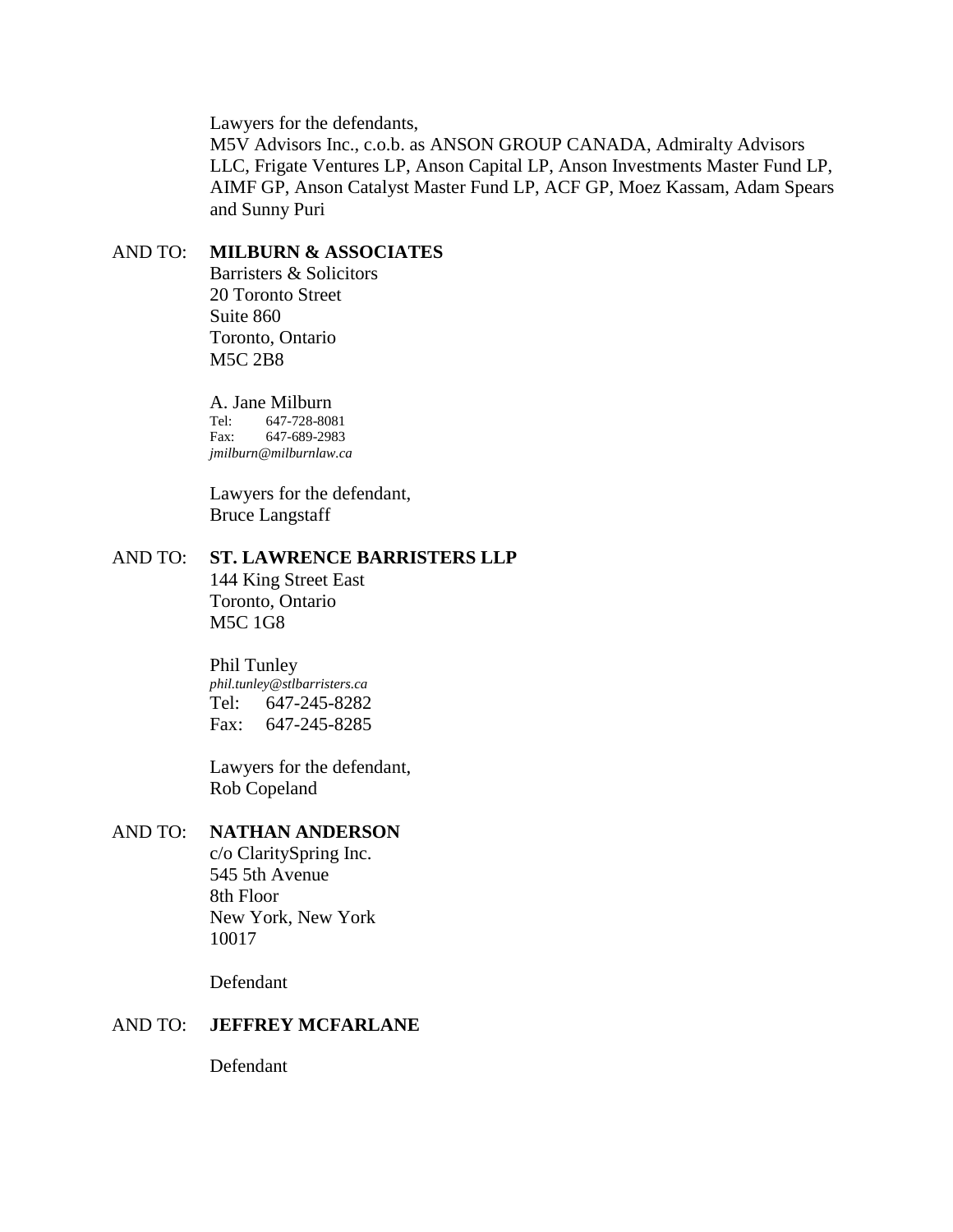## AND TO: **JOHN DOES #1-10**

defendant

#### AND TO: **SCOTT VENTURO RUDAKOFF LLP**

Lawyers 1500, 222 3rd Ave SW Calgary, Alberta T2P 0B4

Eugene J. Bodnar *[g.bodnar@svrlawyers.com](mailto:g.bodnar@svrlawyers.com)* Tel: 403-231-8209 Fax: 403-565-4632

Lawyers for the defendant, Kevin Baumann

## AND TO: **SOLMON ROTHBART GOODMAN LLP**

Barristers and Solicitors 375 University Avenue Suite 701 Toronto, Ontario M5G 2J5

Melvyn L. Solmon (LSO# 16156J) *[mls@srglegal.com](mailto:mls@srglegal.com)* Tel: 416-947-1093 Fax: 416-947-0079

Lawyers for the defendant, Richard Molyneux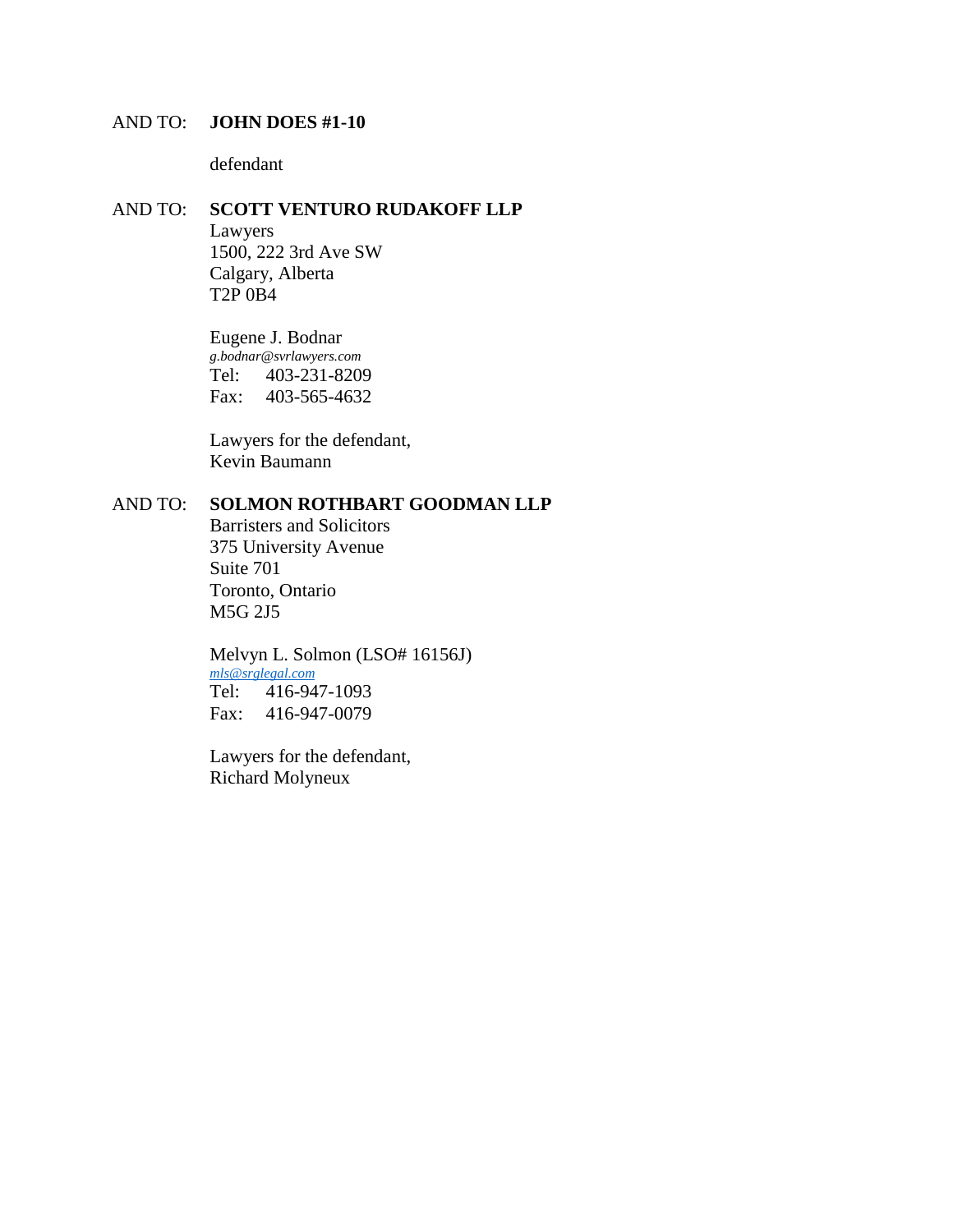## AND TO: **CRAWLEY MACKEWN BRUSH LLP**

Barristers and Solicitors 179 John Street Suite 800 Toronto, Ontario M5T 1X4

Robert Brush (LSUC# 40373N)<br>Tel: 416-217-0822 Tel: 416-217-0822<br>Fax: 416-217-0220 Fax: 416-217-0220 *[rbrush@cmblaw.ca](mailto:rbrush@cmblaw.ca)* Clarke Tedesco (LSUC# 55391C) Tel: 416-217-0884 Fax: 416-217-0220 *[ctedesco@cmblaw.ca](mailto:ctedesco@cmblaw.ca)*

Lawyers for the third party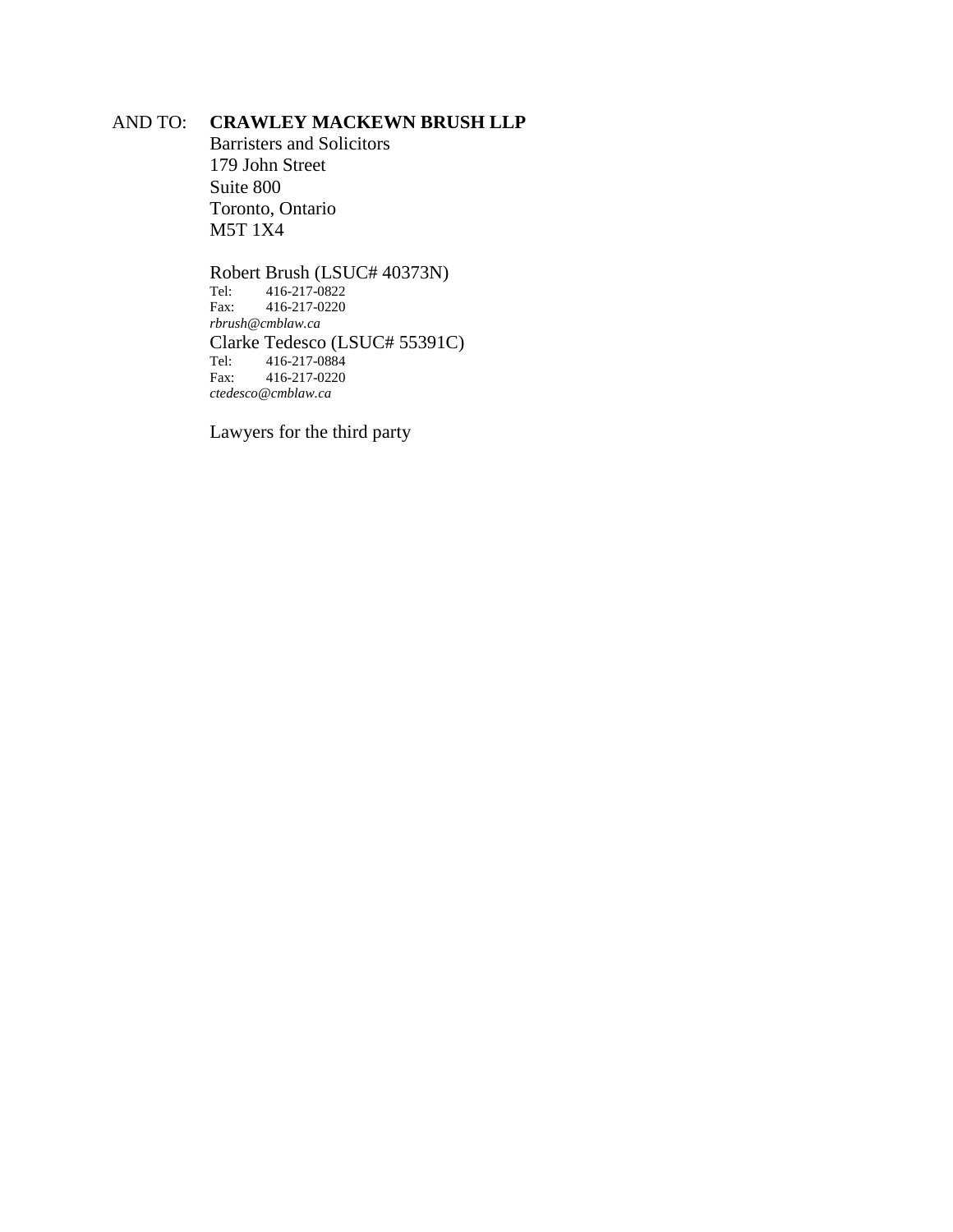Court File No. CV-17-587463-00CL

## *ONTARIO* **SUPERIOR COURT OF JUSTICE COMMERCIAL LIST**

B E T W E E N:

## THE CATALYST CAPITAL GROUP INC. and CALLIDUS CAPITAL **CORPORATION**

**Plaintiffs** 

and

WEST FACE CAPITAL INC., GREGORY BOLAND, M5V ADVISORS INC., c.o.b. as ANSON GROUP CANADA, ADMIRALTY ADVISORS LLC, FRIGATE VENTURES LP, ANSON CAPITAL LP, ANSON INVESTMENTS MASTER FUND LP, AIMF GP, ANSON CATALYST MASTER FUND LP, ACF GP, MOEZ KASSAM, ADAM SPEARS, SUNNY PURI, BRUCE LANGSTAFF, ROB COPELAND, NATHAN ANDERSON, KEVIN BAUMANN, RICHARD MOLYNEUX, JEFFREY MCFARLANE, DARRYL LEVITT and JOHN DOES #1-10

Defendants

#### **MOVING PARTY'S FACTUM**

### **PART I - OVERVIEW**

1. The plaintiffs commenced this action on November 7, 2017 against 32 defendants, ten of whom are unknown. The Statement of Claim (the "Pleading") is a lengthy, 132 paragraph pleading that alleges approximately six causes of action against all of the defendants. The plaintiffs claim general, special, aggravated and punitive damages jointly and severally against all of the defendants on the basis of each cause of action.

2. The Pleading, which makes claims involving fraud, intent and knowledge, requires full particulars with regard to each element of each cause of action alleged.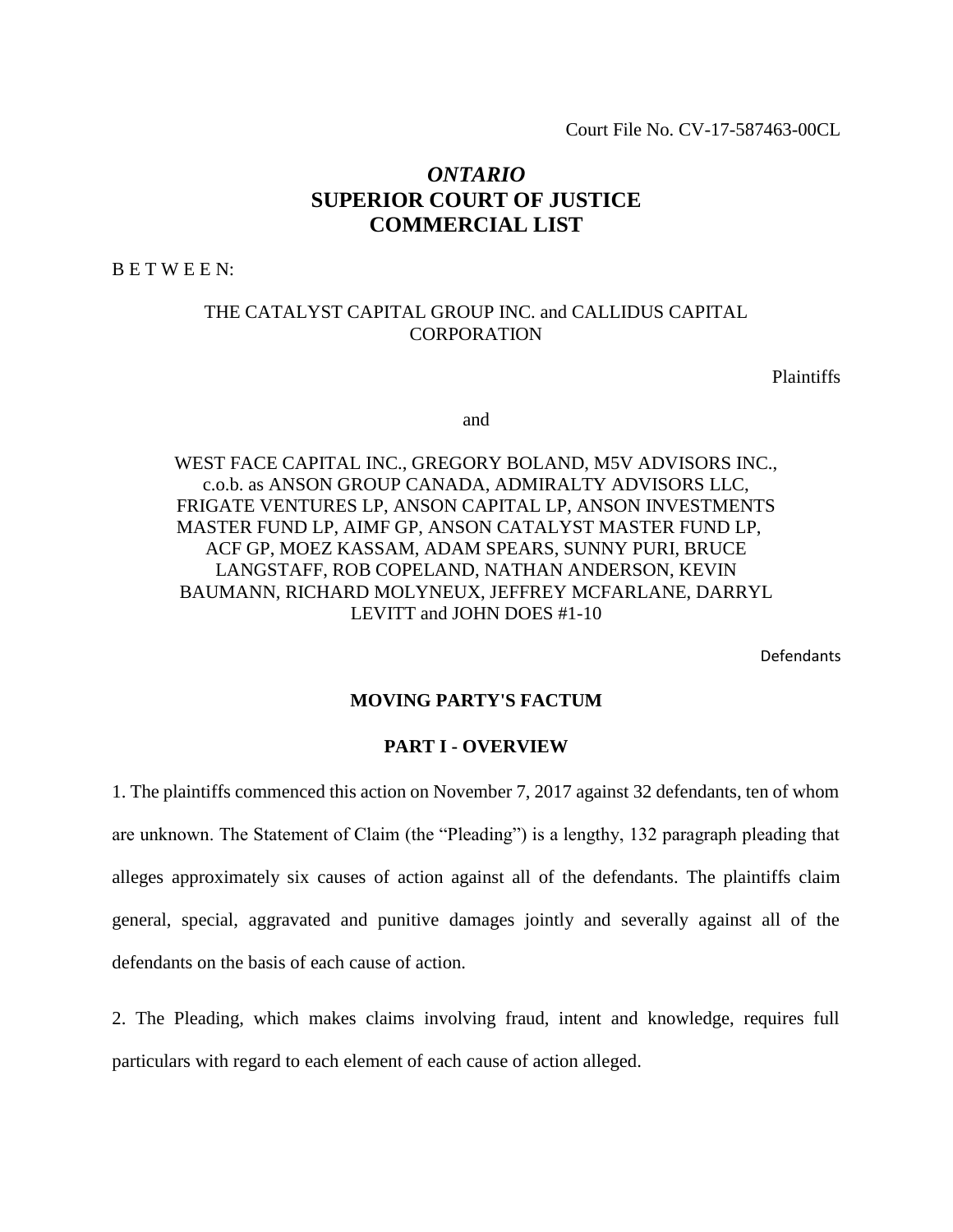3. On May 18th, 2018, the defendant, Darryl Levitt ("Levitt") delivered a Demand for Particulars (the "Demand"). The plaintiffs were ordered by the Honourable Justice Hainey on May 23, 2018 to provide a response to the Demand. No such response has been received.

#### **PART II - SUMMARY OF FACTS**

4. In the Pleading, the defendant Darryl Levitt ("Levitt") is identified as one of four "Guarantor Conspirators", as one of 24 "Conspirators", and as one of six "Guarantors" (as therein defined). The factual allegations against the defendants are made against various groupings defendants. As such, the Pleading fails to disclose the case being made against Levitt as an individual defendant.

5. The plaintiffs broadly allege the following causes of action collectively against each defendant in the action: (i) defamation; (ii) injurious falsehood; (iii) intentional interference with economic relations; (iv) civil conspiracy; and, (v) unjust enrichment in the first paragraph of the Pleading.

6. The Pleading fails to comply with the rules of pleading for the causes of action asserted, pleads them with insufficient particularity

7. On May 18, 2018, Levitt delivered a Demand for Particulars with regard to the Statement of Claim. On May 23, 2018, Levitt, other defendants, and the plaintiffs appeared before the Honourable Justice Hainey at a 9:30 a.m. hearing.

8. At the hearing, the Honourable Justice Hainey ordered that the plaintiffs respond to the demand for particulars made by one defendant by June 1, 2018, and the demands for particulars by Levitt and other defendants by June 15, 2018.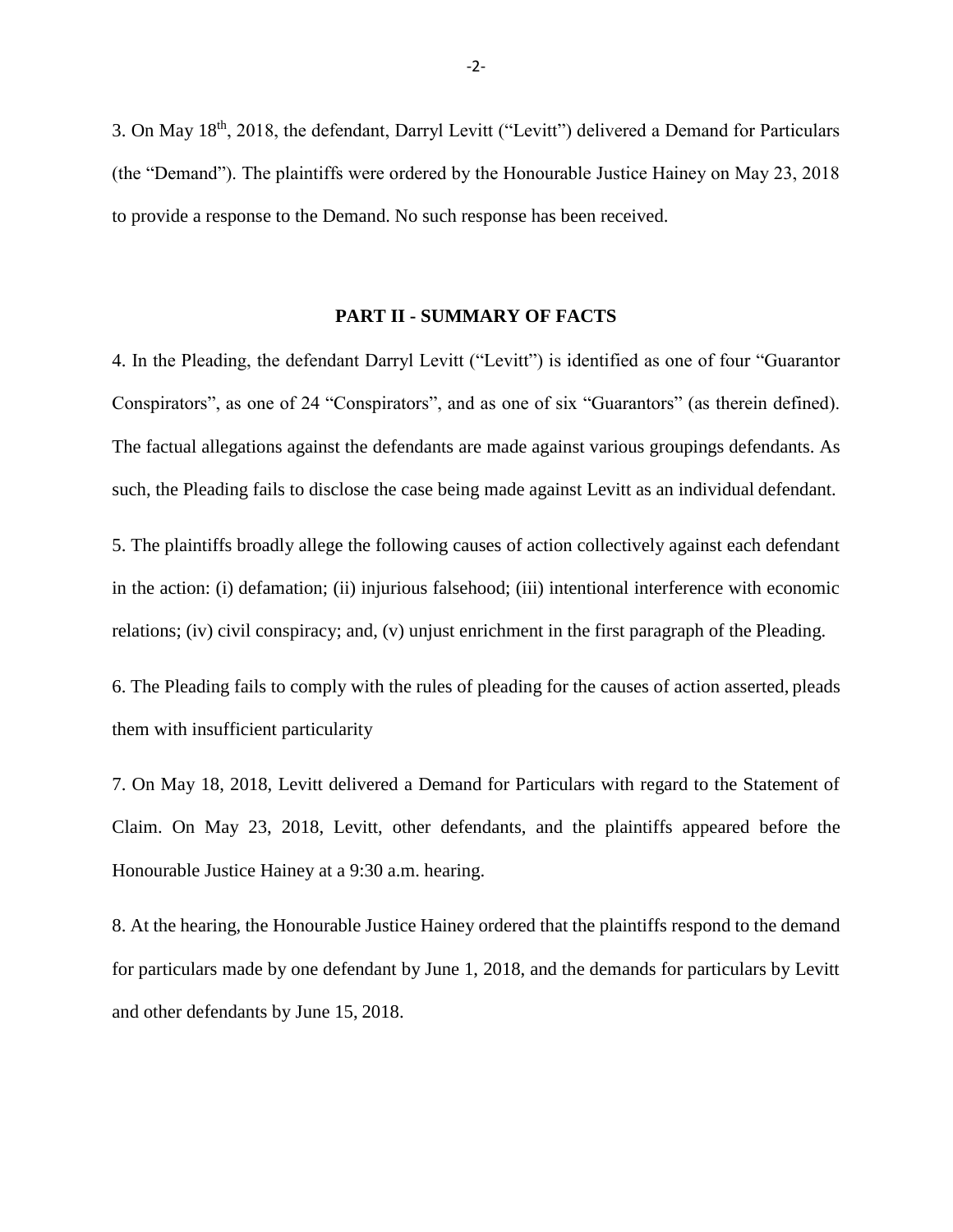9. Between June 4, 2018 and June 26, 2018 counsel exchanged emails regarding the plaintiffs' failure to comply with His Honour's order. Despite these efforts, no response to the defendants' respective Demands for Particulars was received.

10. As of June 29, 2018, the plaintiffs have not delivered a response to Levitt's demand for particulars. In doing so, the plaintiffs have failed to comply with a timetable as ordered by a Judge and have breached an interlocutory order of this Court.

#### **PART III - STATEMENT OF ISSUES, LAW & AUTHORITIES**

11. The issues before this Honourable Court are:

(a) The Pleading discloses no reasonable cause of action as against Levitt and should be struck pursuant to Rule 21.09(1)(b) of the *Rules of Civil Procedure*;

(b) In the alternative, this Honourable Court should order that the plaintiffs provide full particulars with respect to each cause of action alleged against Levitt in accordance with Rule 25.06(8) of the *Rules of Civil Procedure*.

#### **Motion to Strike**

12. Counsel for Levitt has had the opportunity to review the Factum delivered by Linda Plumpton, and adopts the legal principles as set out in paragraphs 17-52 therein.

#### **In the alternative, Motion for Particulars**

13. Rule 25.06(8) requires that allegations of fraud, breach of trust, malice or intent be pleaded with full particulars.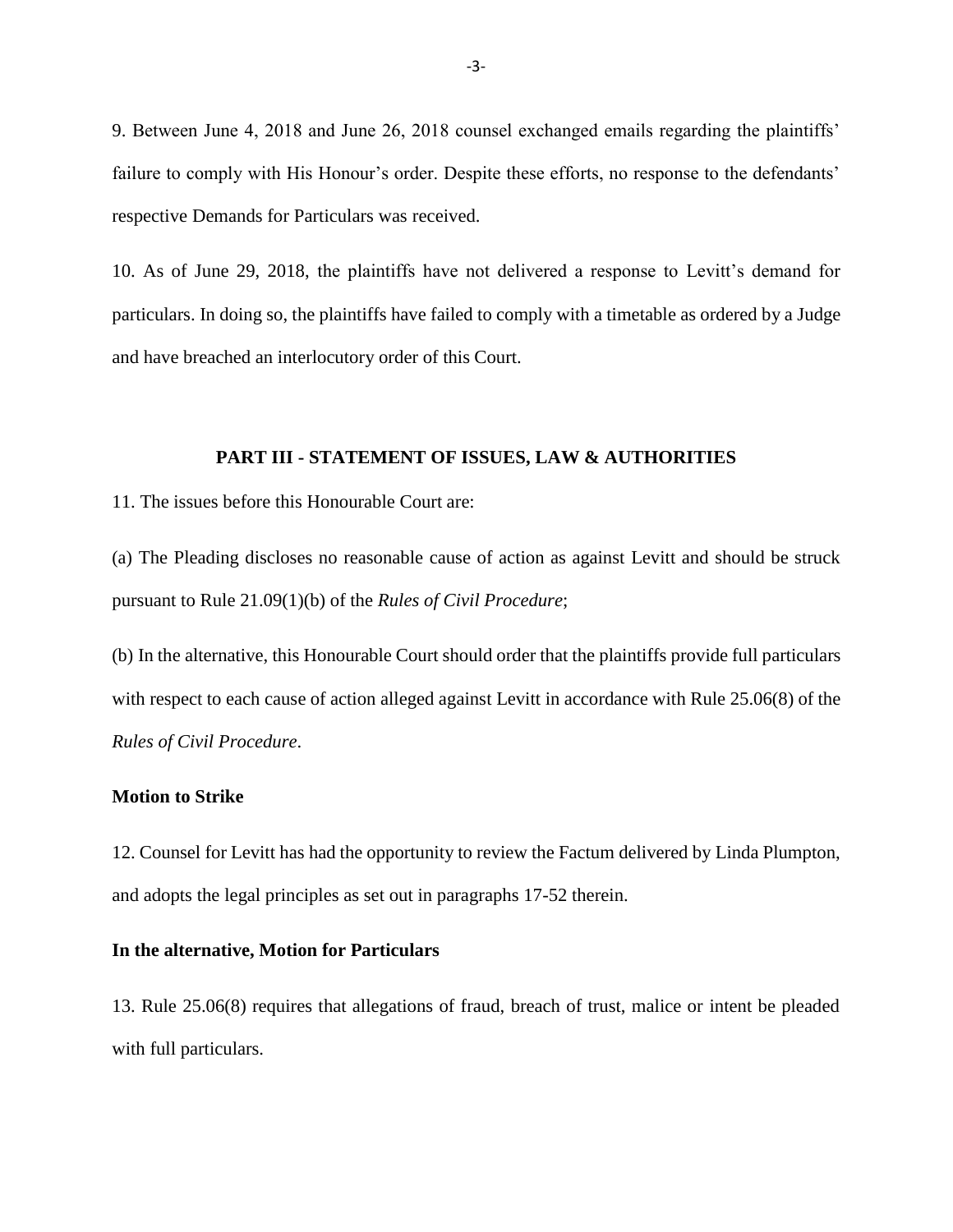*14.* The Honourable Justice Morgan in *Economical Insurance Co. v. Fairview Assessment Centre,* [2013] O.J. No. 2734 (S.C.J) held, at paragraph 6:

"Rule 25.06(8) specifically requires full particulars of each allegation of fraud made in the Statement of Claim. "[T]he Plaintiffs must set out precisely what each allegation of misrepresentation or defamation is, when the particular incident occurred, what was alleged to have been said, by whom and to whom."

15. The Pleading does not contain this detail, therefore the claims as against Levitt should be struck, or particulars ordered.

16. Furthermore, the plaintiffs alleged conspiracy based on unlawful conduct of Levitt and the other defendants. The Pleading does sufficiently plead that Levitt engaged in unlawful conduct. This Court has determined that failure to properly plead the unlawful conduct element of conspiracy is fatal to a claim in conspiracy. Pleadings of conspiracy, although not expressly stated in Rule 25.06(8), require full particulars, as stated by this Court in *Enerworks Inc. v. Glenbarra Energy Solutions Inc.*, [2012] O.J. No. 2272 (S.C.J), at paragraphs 65 and 76:

"I appreciate that a plaintiff should be given some slack in how much detail he or she must provide in setting out the material facts of a conspiracy. It is interesting to note that Rule 25.06(8) specifies that where fraud, misrepresentation, breach of trust, malice or intent is alleged, the pleading must include full particulars, but rule 25.06(8) does not include conspiracy, insofar as a conspiracy involves an intent to injure or knowledge that injury is likely to occur. This omission may reflect the practical reality that conspiracies by their nature are planned behind closed doors and may involve clandestine conduct. That said, it is not good enough to allege a conspiracy and then use an action and its examinations for discovery to confirm one's suspicions or to find a cause of action."

#### **PART IV - ORDER REQUESTED**

17. Levitt requests the following relief: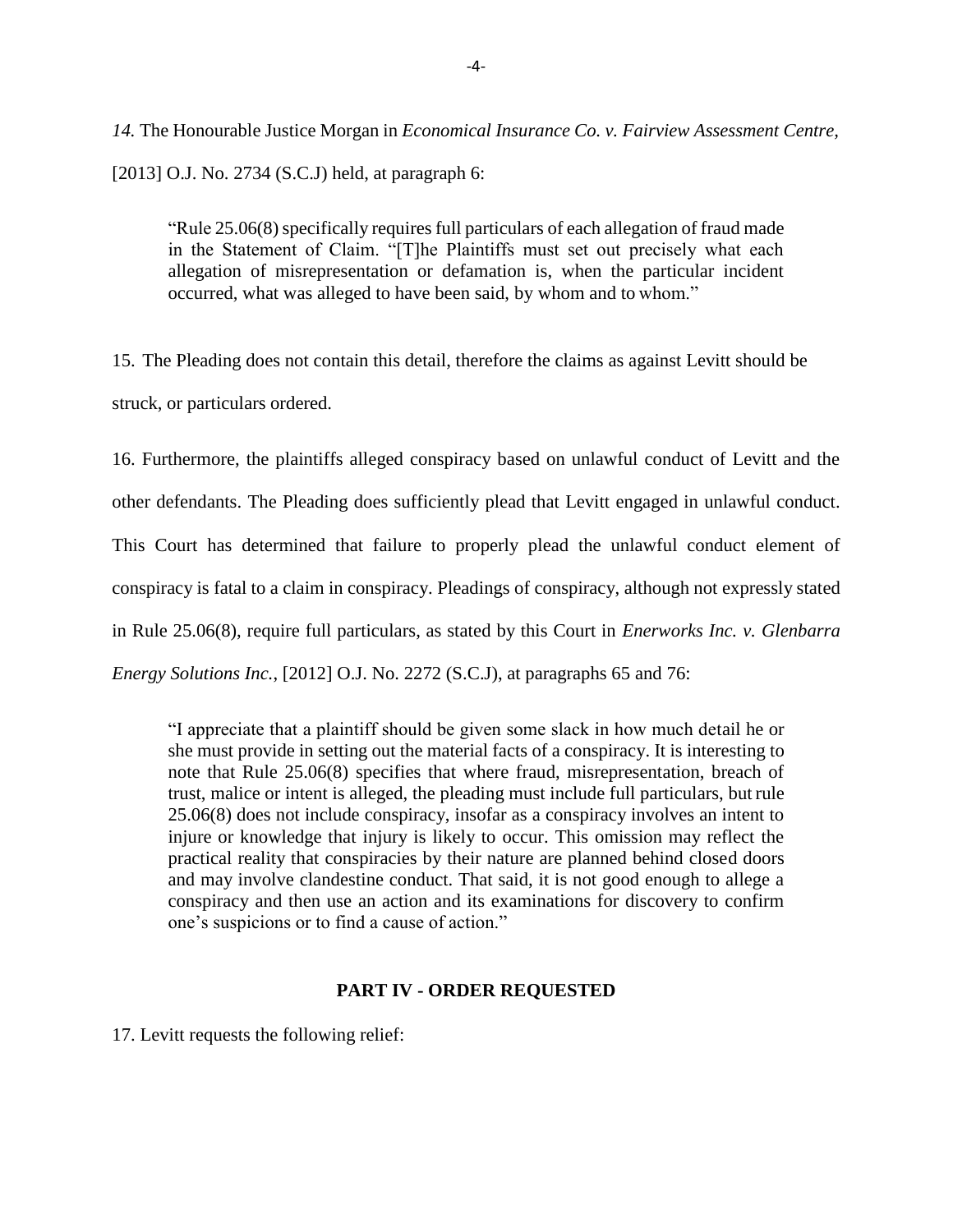(a) An Order striking out the Statement of Claim and dismissing this action as against the defendant, Darryl Levitt;

(b) In the alternative, an Order for particulars of the following paragraphs of the Statement of Claim in this proceeding in accordance with the Demand for Particulars delivered on May 18, 2018: Paragraphs 1(a); 1(b); 1(c); 1(d); 1(e); 1(f); 1(g); 37; 41, 43, 51; 57; 58; 59; 61; 63; 64; 65; 66: 68; 69; 70; 74; 75; 76; 77; 78; 79; 81; 82; 84; 86; 87; 89; 92; 93; 101; 103; 104; 114(a); 115; 116; 117; 119; 120; 121; 122; 125; 127; 128; and, 129;

(c) The costs of this motion on a substantial indemnity basis; and,

(d) Such further and other Relief as to this Honourable Court may seem just.

All of which is respectfully submitted this 26<sup>th</sup> day of October 2018.

<sup>1.</sup> Tomti

Darryl Levitt

Darryl Levitt 30 Speers Road, Suite 206 Oakville ON L6K 2E4 Tel.: 416-879-6965 darryl@dlevittassociates.com

Defendant herein